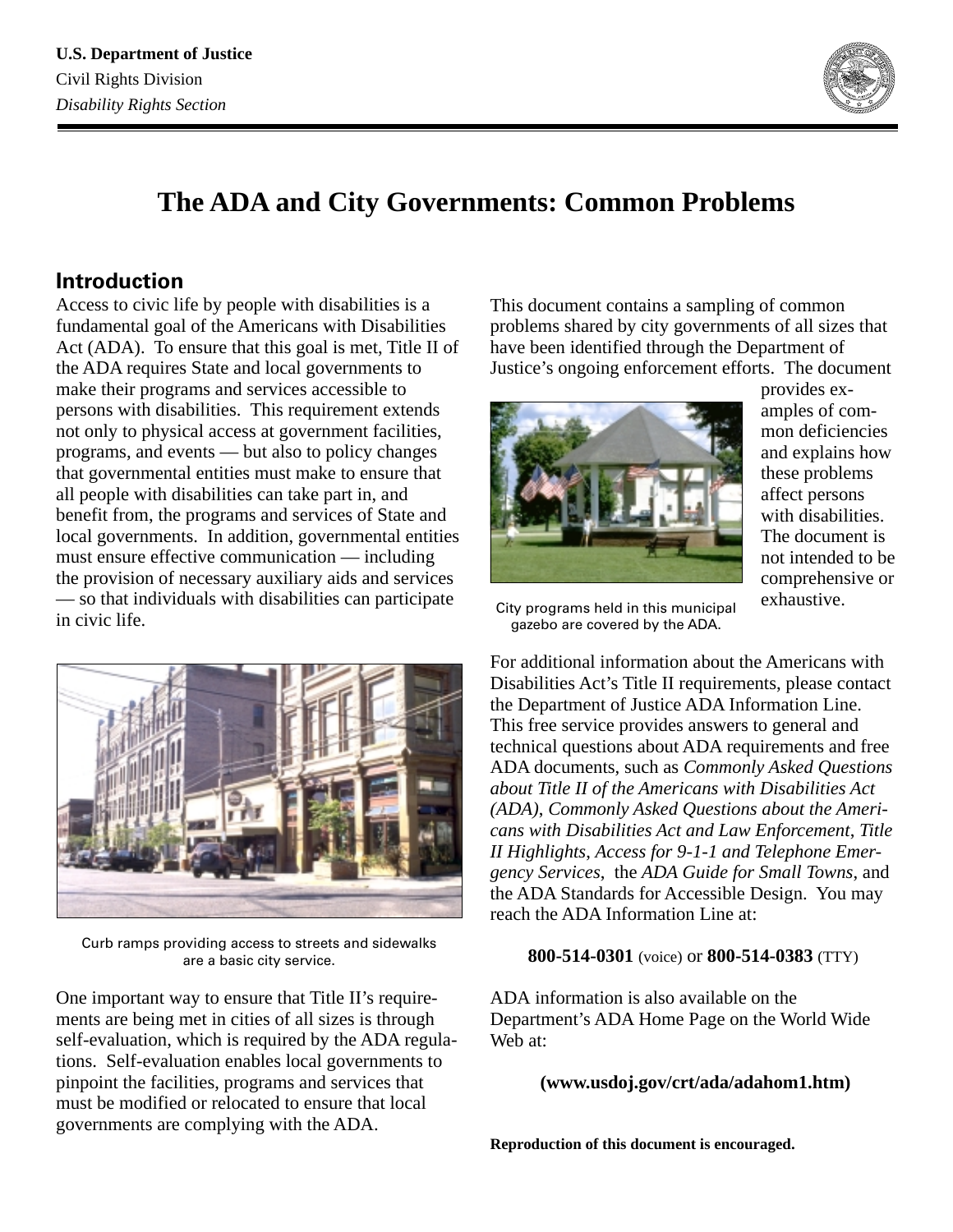### **Issue: "Grandfather" Clause or Small Entity Exemption**

#### **Common Problem:**

**City governments may believe that their existing programs and facilities are protected by a "grandfather" clause from having to comply with the requirements of Title II of the ADA. Small municipalities may also believe that they are exempt from complying with Title II because of their size.**

#### **Result:**

Because city governments wrongly believe that a "grandfather" clause or a small entity exemption shields them from complying with Title II of the ADA, they fail to take steps to provide program access or to make modifications to policies, practices, and procedures that are required by law. People with disabilities are unable to gain access to city facilities, programs, services, or activities because of a public entity's reliance on these common misconceptions.

#### **Requirement:**

There is no "grandfather" clause in the ADA. However, the law is flexible. City governments must comply with Title II of the ADA, and must provide program access for people with disabilities to the whole range of city services and programs. In providing program access, city governments are not required to take any action that would result in a fundamental alteration to the nature of the service, program, or activity in question or that would result in undue financial and administrative burdens. This determination can only be made by the head of the public entity or a designee and must be accompanied by a written statement of the reasons for reaching that conclusion. The determination that undue burden would result must be based on all resources available for use in a program. If an action would result in such an alteration or such burdens, a city government must take any other action that it can to ensure that people with disabilities receive the benefits and services of the program or activity. 28 C.F.R. § 35.150(a)(3).



Cities must remove barriers or provide alternative access to programs and services in existing facilities.

Similarly, there is no exemption from Title II requirements for small municipalities. While public entities that have less than 50 employees are not required to comply with limited sections of the Department of Justice's regulations, such as maintaining self-evaluations on file for three years and designating a grievance procedure for ADA complaints, no general exemption applies. All public entities, regardless of size, must comply with Title II's requirements. 28 C.F.R. § 35.104.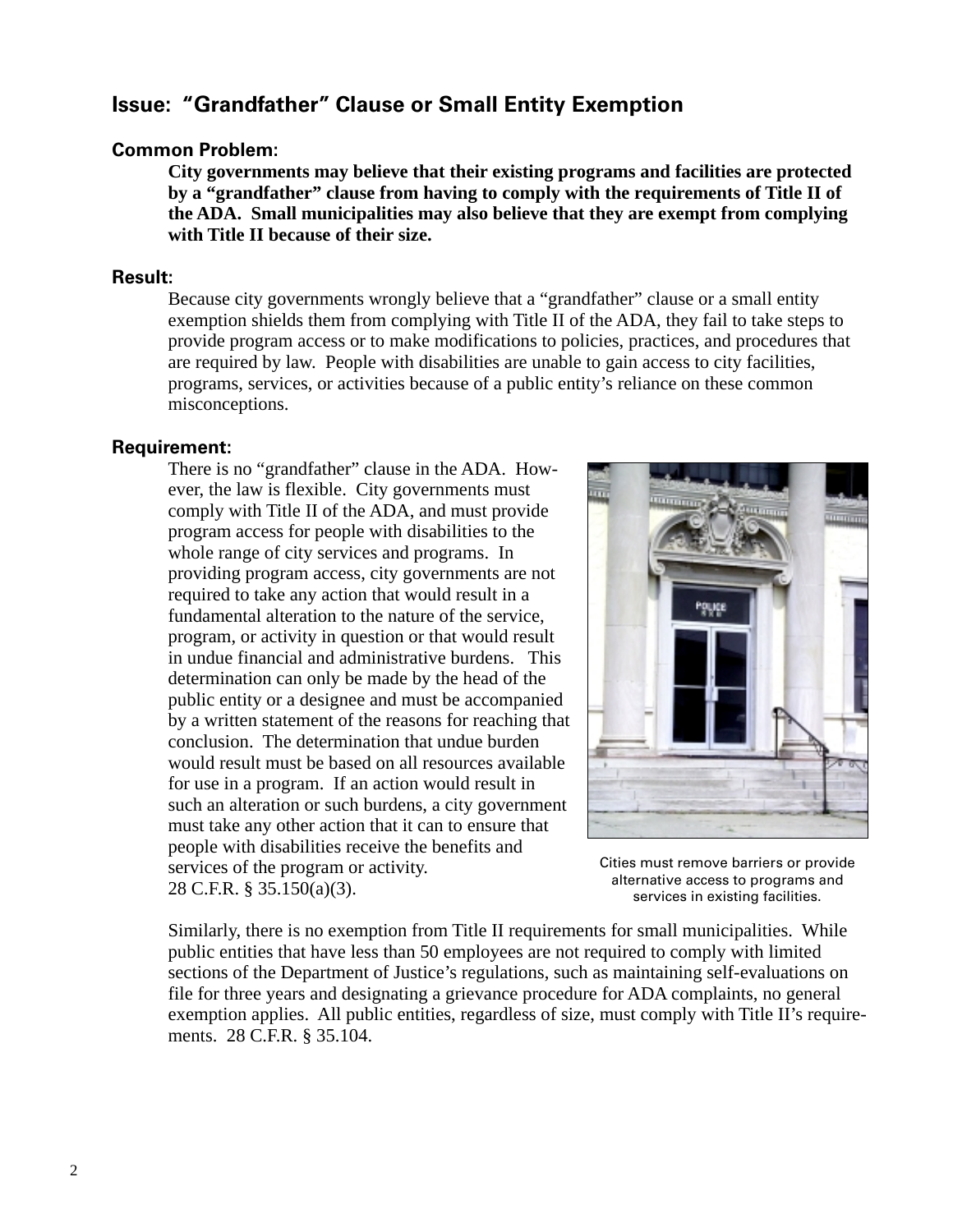### **Issue: Program Accessibility**

#### **Common Problem:**

**City governments often have failed to ensure that the whole range of the city's services, municipal buildings, and programs meet Title II's program access requirements.**

#### **Result:**

People with disabilities are unable to participate in the activities of city government, such as public meetings, unable to attend city functions, and unable to gain access to the city's various programs and services. If a municipal building such as a courthouse is inaccessible, people with disabilities who use wheelchairs are unable to participate in jury duty, attend hearings, and gain access to other services, because doorways are too narrow, restroom facilities are inaccessible, and steps are the only way to get to all or portions of a facility.

#### **Requirement:**

Title II requires city governments to ensure that all of their programs, services, and activities, when viewed in their entirety, are accessible to people with disabilities. Program access is intended to remove physical barriers to city services, programs, and activities, but it generally does not require that a city government make each facility, or each part of a facility, acces-

sible. For example, each restroom in a facility need not be made accessible. However, signage directing people with disabilities to the accessible features and spaces in a facility should be provided. Program accessibility may be achieved in a variety of ways. City governments may choose to make structural changes to existing facilities to achieve access. But city governments can also pursue alternatives to structural changes to achieve program accessibility. For example, city governments can move public meetings to accessible buildings and can relocate



A ramp was installed to provide access to the city activities conducted in this facility.

services for individuals with disabilities to accessible levels or parts of buildings. When choosing between possible methods of program accessibility, however, city governments must give priority to the choices that offer services, programs, and activities in the most integrated setting appropriate. In addition, all newly constructed city facilities must be fully accessible to people with disabilities. 28 C.F.R. §§ 35.149, 35.150, 35.151, 35.163.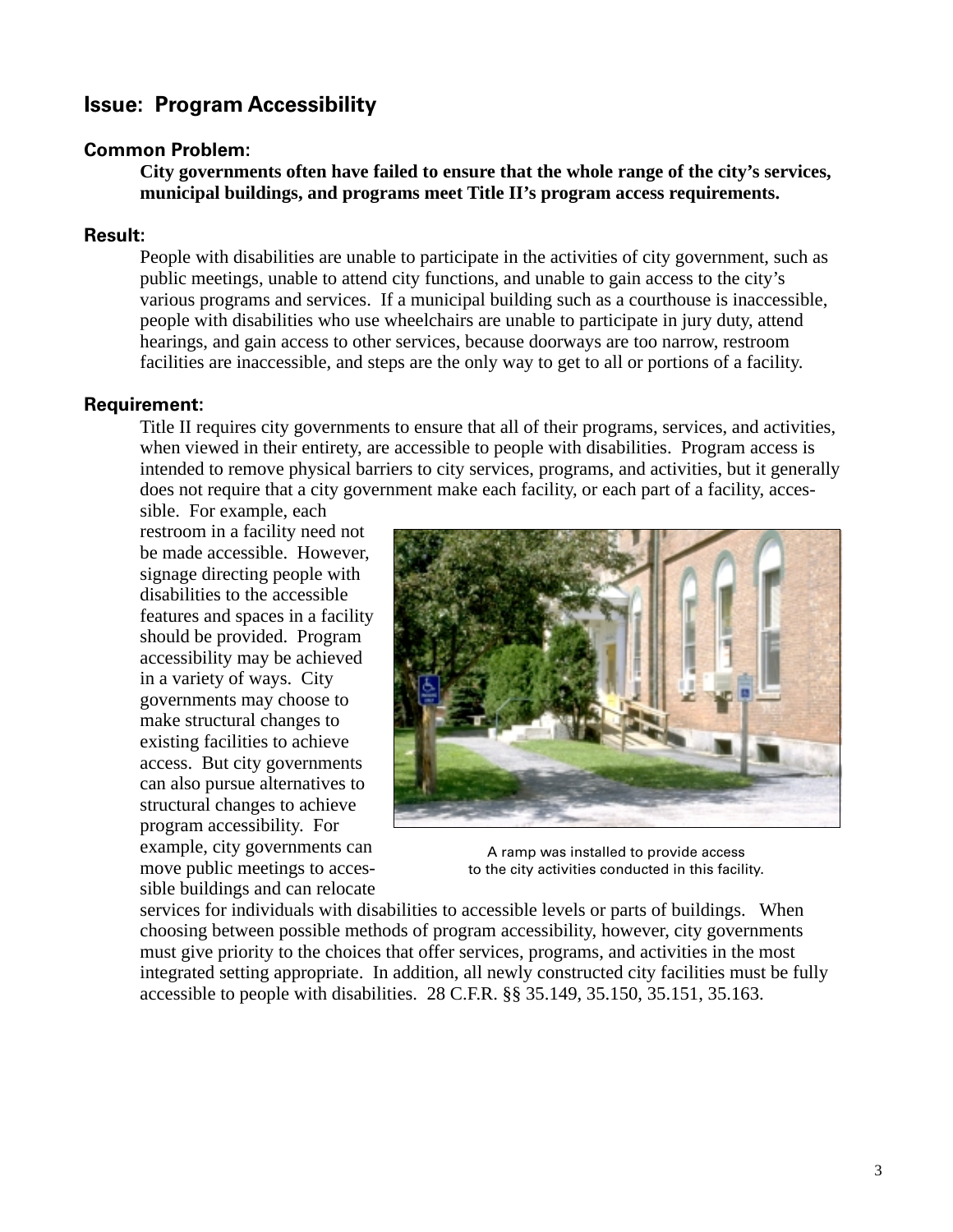### **Issue: Historically Significant Facilities**

#### **Common Problem:**

**City governments may believe that they have no duty to make changes to historically significant buildings and facilities to improve accessibility for people with disabilities.**

#### **Result:**

Many city programs, services, and activities are conducted in buildings that are historically significant. In addition, many cities operate historic preservation programs at historic sites for educational and cultural purposes. If no accessibility changes are made at these facilities and locations, individuals with disabilities are unable to visit and participate in the programs offered. For example, people who use wheelchairs would not be able to reach the courtroom or clerk's office located in a historic nineteenth century courthouse if no physical changes are made to achieve access.

#### **Requirement:**

Historically significant facilities are those facilities or properties that are listed or eligible for listing in the National Register of Historic Places or properties designated as historic under State or local law. Structural changes to these facilities that would threaten or destroy the historical significance of the property or would fundamentally change the program being offered at the historic facility need not be undertaken. Nevertheless, a city must consider alternatives to structural changes in these instances — including using audio-visual materials

to depict the inaccessible portions of the facility and other innovative solutions.

If alterations are being made to a historically significant property, however, these changes must be made in conformance with the ADA Standards for Accessible Design, ("the Standards"), 28 C.F.R. Part 36, § 4.1.7, or the Uniform Federal Accessibility Standards, ("UFAS") § 4.1.7, to the maximum extent feasible. If following either set of standards would threaten or destroy the historical significance of the



An accessible side entrance was added to this historic facility.

property, alternative standards, which provide a minimal level of access, may be used. This decision must be made in consultation with the appropriate historic advisory board designated in the Standards or UFAS, and interested persons should be invited to participate in the decision-making process. 28 C.F.R. §§ 35.150(b)(2); 35.151(d); Standards § 4.1.7; UFAS § 4.1.7. If these lesser standards would threaten or destroy historically significant features, then the programs or services conducted in the facility must be offered in an alternative accessible manner or location.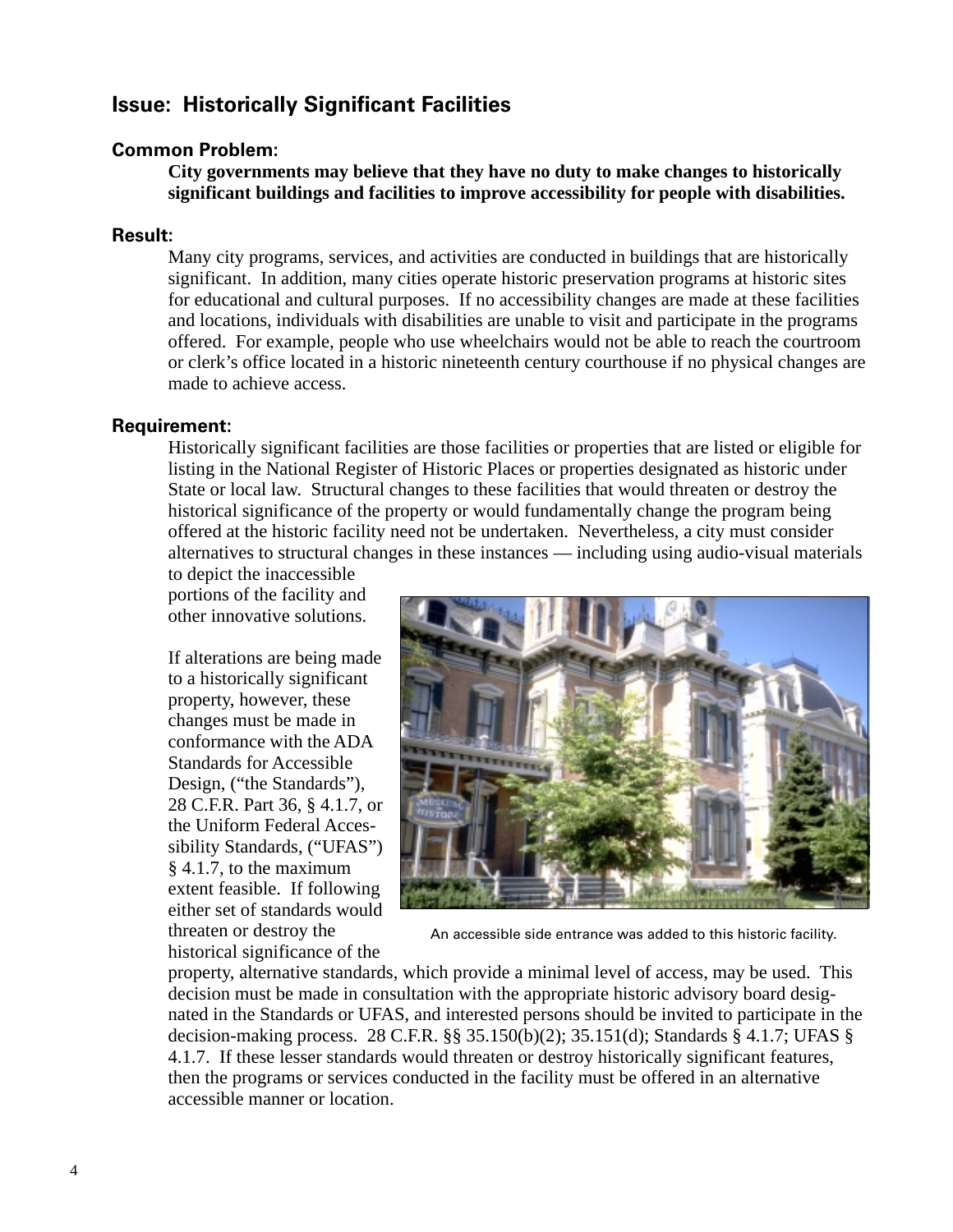# **Issue: Curb Ramps**

#### **Common Problem:**

**City governments often do not provide necessary curb ramps to ensure that people with disabilities can travel throughout the city in a safe and convenient manner.**

#### **Result:**

Without the required curb ramps, sidewalk travel in urban areas is dangerous, difficult, and in some cases impossible for people who use wheelchairs, scooters, and other mobility aids. Curb ramps allow people with mobility impairments to gain access to the sidewalks and to pass through center islands in streets. Otherwise, these individuals are forced to travel in streets and roadways and are put in danger or are prevented from reaching their destination.

#### **Requirement:**

When streets and roads are newly built or altered, they must have ramps wherever there are curbs or other barriers to entry from a pedestrian walkway. Likewise, when new sidewalks or walkways are built or altered, they must contain curb ramps or sloped areas wherever they

intersect with streets or roads. While resurfacing a street or sidewalk is considered an alteration for these purposes, filling in potholes alone will not trigger the alterations requirements. At existing roads and sidewalks that have not been altered, however, city governments may choose to construct curb ramps at every point where a pedestrian walkway intersects a curb, but they are not necessarily required to do so. Under program access, alternative routes to buildings that make use of existing curb ramps may be acceptable where people with disabilities must only travel a marginally longer route.



Curb ramps provide basic access at intersections and pedestrian crossings.

One way to ensure the proper integration of curb ramps throughout a city is to set a

series of milestones for curb ramp compliance in the city's transition plan. Milestones are progress dates for meeting curb ramp compliance throughout the municipality. Milestones should occur on a regular basis throughout the course of the transition plan and must reflect a priority to walkways serving government buildings and facilities, bus stops and other transportation services, places of public accommodation, and business districts, followed by walkways serving residential areas. It also may be appropriate for a city government to establish an ongoing procedure for installing curb ramps upon request in both residential and nonresidential areas frequented by individuals with disabilities. 28 C.F.R. §§ 35.150(d)(2); 35.151(e). In setting milestones and in implementing a curb cut transition plan for existing sidewalks, the actual number of curb cuts installed in any given year may be limited by the fundamental alteration and undue burden limitations.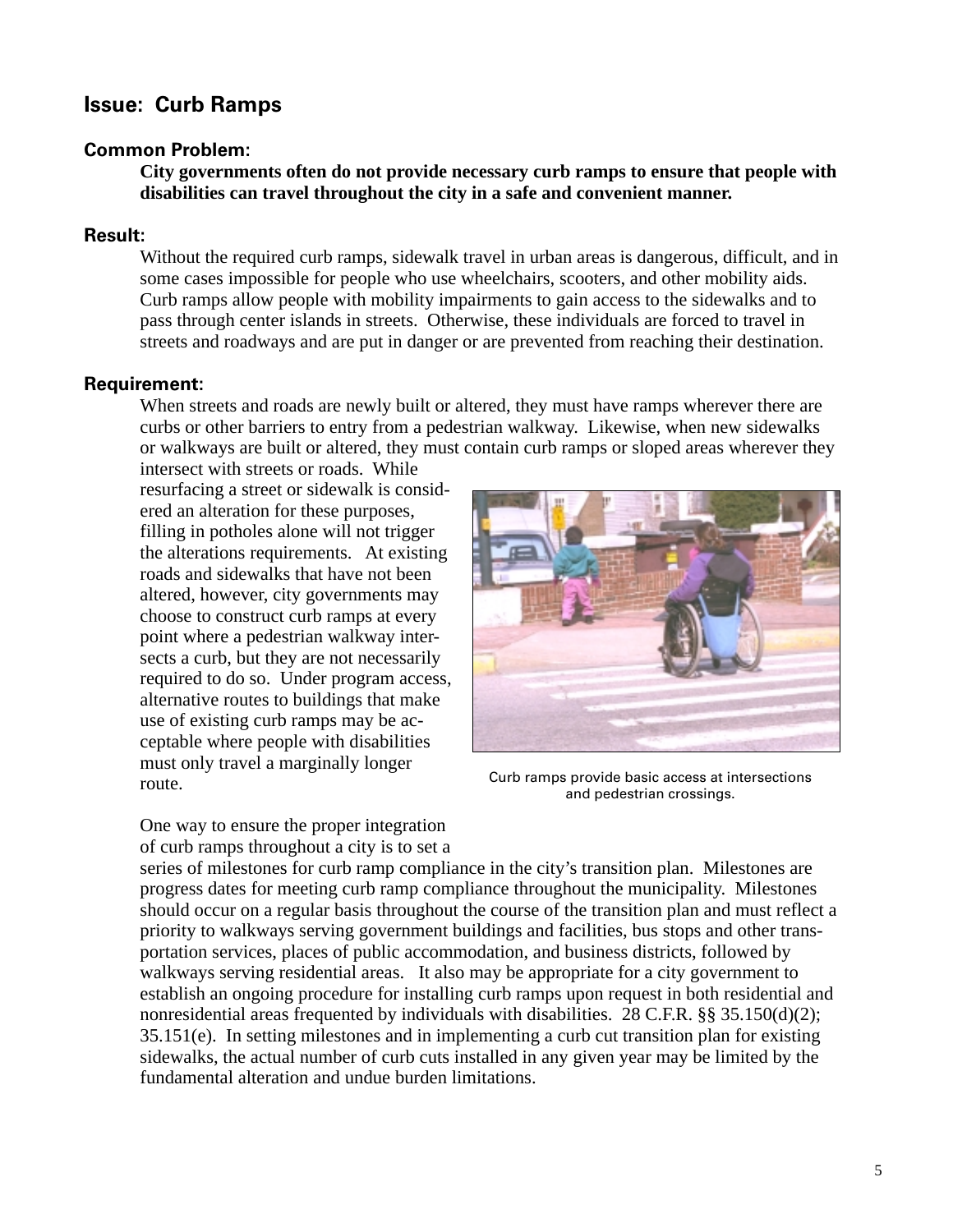### **Issue: Effective Communication**

#### **Common Problem:**

**City governments often fail to provide qualified interpreters or assistive listening devices for individuals who are deaf or hard of hearing at public events or meetings. In addition, city governments often fail to provide materials in alternate formats (Braille, large print, or audio cassettes) to individuals who are blind or have low vision.**

#### **Result:**

Individuals who are deaf or hard of hearing are unable to participate in government-sponsored events or public meetings and unable to benefit from city programs and services when they are not provided with appropriate auxiliary aids and services. Likewise, people who are blind or have low vision are unable to benefit from city government services when printed materials are the only means of communication available.

#### **Requirement:**

Title II requires that city governments ensure that communications with individuals with disabilities are as effective as communications with others. Thus, city governments must

provide appropriate auxiliary aids and services for people with disabilities (e.g., qualified interpreters, notetakers, computer-aided transcription services, assistive listening systems, written materials, audio recordings, computer disks, large print, and Brailled materials) to ensure that individuals with disabilities will be able to participate in the range of city services and programs. City governments must give primary consideration to the type of auxiliary aid or service that an individual with a disability requests. The final decision is the government's.



A sign language interpreter at a public meeting may be needed to provide effective communication for people who are deaf.

The type of auxiliary aid or service necessary to ensure effective communication will vary in accordance with the length and complexity of the communication involved and the needs of the individual. For example, sign language interpreters are not required for all interactions with people who are deaf or hard of hearing. Employees can often communicate effectively with individuals who are deaf or hard of hearing through standard written materials and exchange of written notes. For simple transactions like paying bills or filing applications, these methods may be sufficient. For more complex or extensive communications, however, such as court hearings, public meetings, and interrogation by police officers, interpreters or assistive listening systems are likely to be necessary.

City governments should ensure that auxiliary aids and services are also provided for individuals who are blind or have low vision. Alternate formats, such as Brailled or large print materials, qualified readers, computer disks, or audio recordings are examples of appropriate auxiliary aids.

City governments are not required to take any actions that will result in a fundamental alteration or in undue financial and administrative burdens. 28 C.F.R. §§ 35.160-35.164.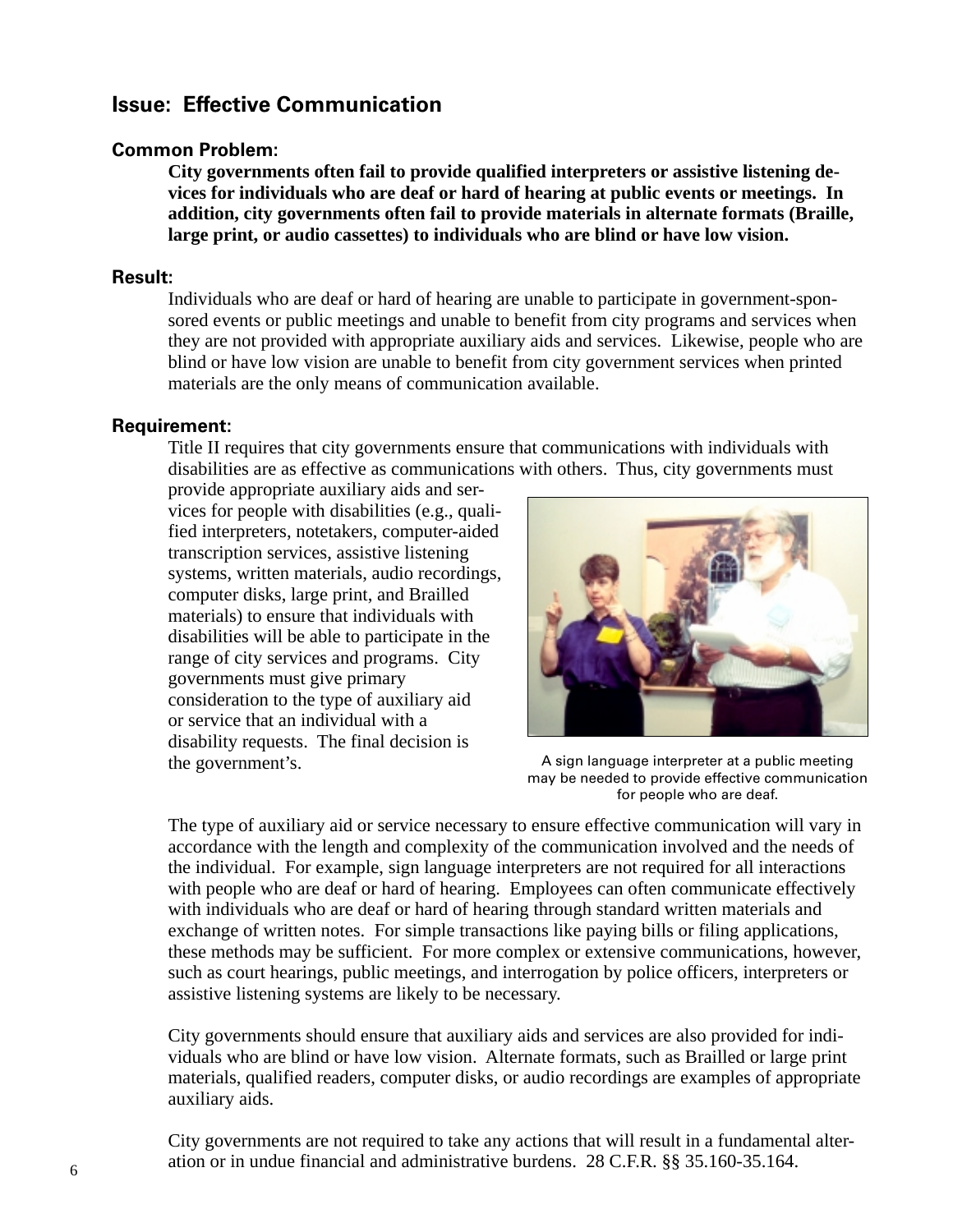### **Issue: Local Laws, Ordinances, and Regulations**

#### **Common Problem:**

**City governments may fail to consider reasonable modifications in local laws, ordinances, and regulations that would avoid discrimination against individuals with disabilities.**

#### **Result:**

Laws, ordinances, and regulations that appear to be neutral often adversely impact individuals with disabilities. For example, where a municipal zoning ordinance requires a set-back of 12 feet from the curb in the central business district, installing a ramp to ensure access for people who use wheelchairs may be impermissible without a variance from the city. People with disabilities are therefore unable to gain access to businesses in the city.

#### **Requirement:**

City governments are required to make reasonable modifications to policies, practices, or procedures to prevent discrimination on the basis of disability. Reasonable modifications can include modifications to local laws, ordinances, and regulations that adversely impact people with disabilities. For example, it may be a reasonable modification to grant a variance for zoning requirements and setbacks. In addition, city governments may consider granting exceptions to the enforcement of certain laws as a form of reasonable modification. For example, a municipal ordinance banning animals from city health clinics may need to be modified to allow a blind individual who uses a service animal to bring the animal to a mental health counseling session. 28 C.F.R. § 35.130(b)(7).



City zoning policies were changed to permit this business to install a ramp at its entrance.

### **Issue: 9-1-1 Systems**

#### **Common Problem:**

**City governments do not provide direct and equal access to 9-1-1 systems, or similar emergency response systems, for individuals who are deaf or hard of hearing and use TTY's (TDD's or text telephones ) or computer modems.**

#### **Result:**

People who are deaf or hard of hearing, or those who have speech impairments, and use TTY's or computer modems for telephone communication are unable to access emergency services (police, fire and ambulance) that are necessary for health and safety. When direct emergency services are not available, emergency calls for individuals with disabilities are not responded to appropriately, or in a timely manner, and in some instances, not at all.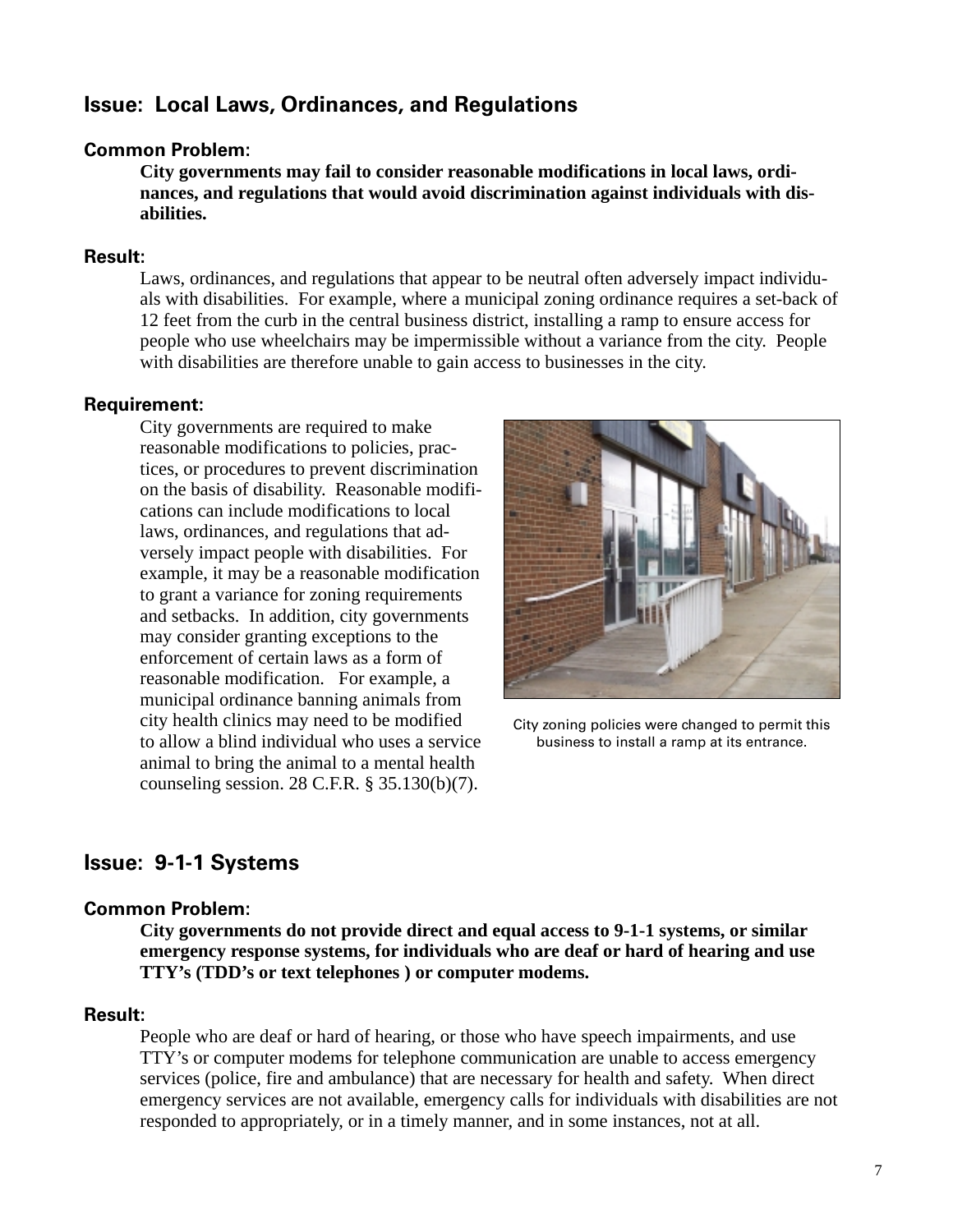#### **9-1-1 Systems (continued)**

#### **Requirement:**

City governments that provide emergency telephone services must provide direct access to TTY calls. This means that emergency telephone services can directly receive calls from TTY's and computer modem users without relying on state relay services or third parties. A TTY must be located at each individual operator station. City governments must ensure that emergency operators are trained to use the TTY not only when they recognize the tones of a TTY at the other end of the line, but also when they receive a "silent call." 28 C.F.R. §§ 35.161, 35.162. (See *Access for 9-1-1 and Telephone Emergency Services).*

### **Issue: Law Enforcement Policies, Practices, and Procedures**

#### **Common Problem:**

**When dealing with persons with disabilities, law enforcement agencies often fail to modify policies, practices, or procedures in a variety of law enforcement settings including citizen interaction, detention, and arrest procedures.**

#### **Result:**

When interacting with police and other law enforcement officers, people with disabilities are often placed in unsafe situations or are unable to communicate with officers because standard police practices and policies are not appropriately modified. For example, individuals who are deaf or have hearing impairments and use sign language may be unable to communicate with law enforcement officers if they are taken into custody and handcuffed behind their backs. Similarly, individuals with epilepsy or diabetes may be placed at great risk if they are not permitted access to their medications.

#### **Requirement:**

Title II of the ADA requires law enforcement agencies to make reasonable modifications in their policies, practices, or procedures that are necessary to ensure accessibility for individuals with disabilities, unless making such modifications would fundamentally alter the program or service involved. Law enforcement officers should be prepared to make reasonable modifications, for example, by allowing, in appropriate circumstances, arrestees who are deaf to be handcuffed in front of their bodies so that they can communicate with others and by allowing detainees access to their medication. 28 C.F.R. § 35.150(b)(7). (See *Commonly Asked Questions about the Americans with Disabilities Act and Law Enforcement*).